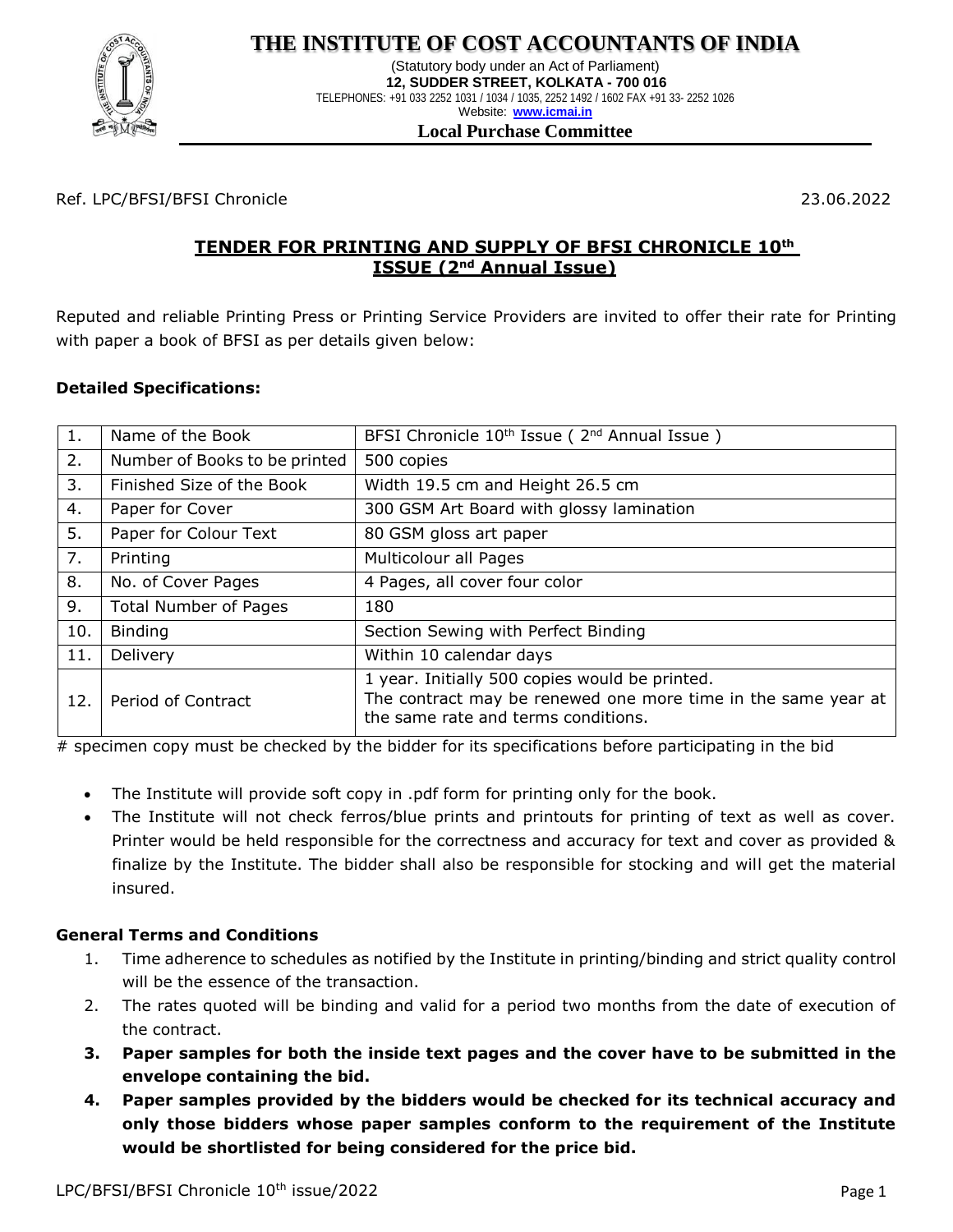

(Statutory body under an Act of Parliament) **12, SUDDER STREET, KOLKATA - 700 016** TELEPHONES: +91 033 2252 1031 / 1034 / 1035, 2252 1492 / 1602 FAX +91 33- 2252 1026 Website: **[www.icmai.in](http://www.icmai.in/) Local Purchase Committee**

- 5. The Institute reserves the right, to divide the Job at any point of time, and award any particular segment (s) of it to anyone.
- 6. Printing and Supply must be adhered to the sample available at the Institute.
- 7. Delivery should be within 10 days from acceptance of order.
- 8. Period of Contract will end automatically on satisfactory supply of the items.
- 9. If a firm quotes NIL charges /consideration /abnormal charges, the bid shall be treated as unresponsive and will not be considered.
- 10. Canvassing in any form in connection with the contract is strictly prohibited.
- 11. For any further information/clarification, please contact Mr. Arup Sankar Bagchi, Senior Director / Dr. Madhumita Sengupta, Joint Director (+91-33-22521031/1034/1035) from 10.00 a.m. to 5.30 p.m. on all working days (Monday – Friday). Physical inspection of existing printed book and soft copy in pdf file must be made by intending tenderers before submission of quotation.
- 12. Institute reserves the right to extend the last date for receipt of bids at its own discretion.
- 13. Once the supply order is placed, it will be the vendors' responsibility to make the project functional. Any additional cost incurred for completing the project and for which the vendor has not bid at the time of submission of the final offer will be borne by the vendor.
- 14. The Bidder shall not sub-contract the mentioned work to any organization, person, firm or its franchise without the prior approval of the Institute.
- 15. The Institute may, for any reason whether at its own initiative or in response to the clarification requested by the prospective bidder, issue amendment in the form of addendum during the bidding period and subsequent to receiving the bids. Any addendum thus issued shall become part of bidding document and bidder shall submit the addendum duly signed and stamped in token of his acceptance.
- 16. Time adherence to schedules to be notified by the Institute in printing/binding and strict quality control will be the essence of the transaction. Daily penalty @ Rs. 2500/- per day in the schedules prescribed shall be imposed by the Institute for default on the part of the printer to adhere to the schedule/s notified. Similarly, poor quality of printing shall also include printing errors, poor printing/binding/missing pages/certain section carrying unprinted pages shall also make the printer liable for QUALITY CUT penalty shall be imposed at the discretion of the Institute.
- **17. A copy of Trade License / Certificate of Incorporation along with GST registration copy is to be compulsorily submitted.**
- 18. Printer should have been established in the business, as Printers of similar items for a minimum period of 3 years.
- 19. The order will be placed for the best interest of the Institute.

### **Settlement of Dispute**

- 1. All disputes regarding interpretation of the contents of the Agreement or its implementation shall be resolved by Mutual discussion/reconciliation in good faith by the agency and The Institute of Cost Accountants of India.
- 2. The agreement shall be governed by the Laws of India for the time being in force and subject to exclusive jurisdiction of Courts at Kolkata.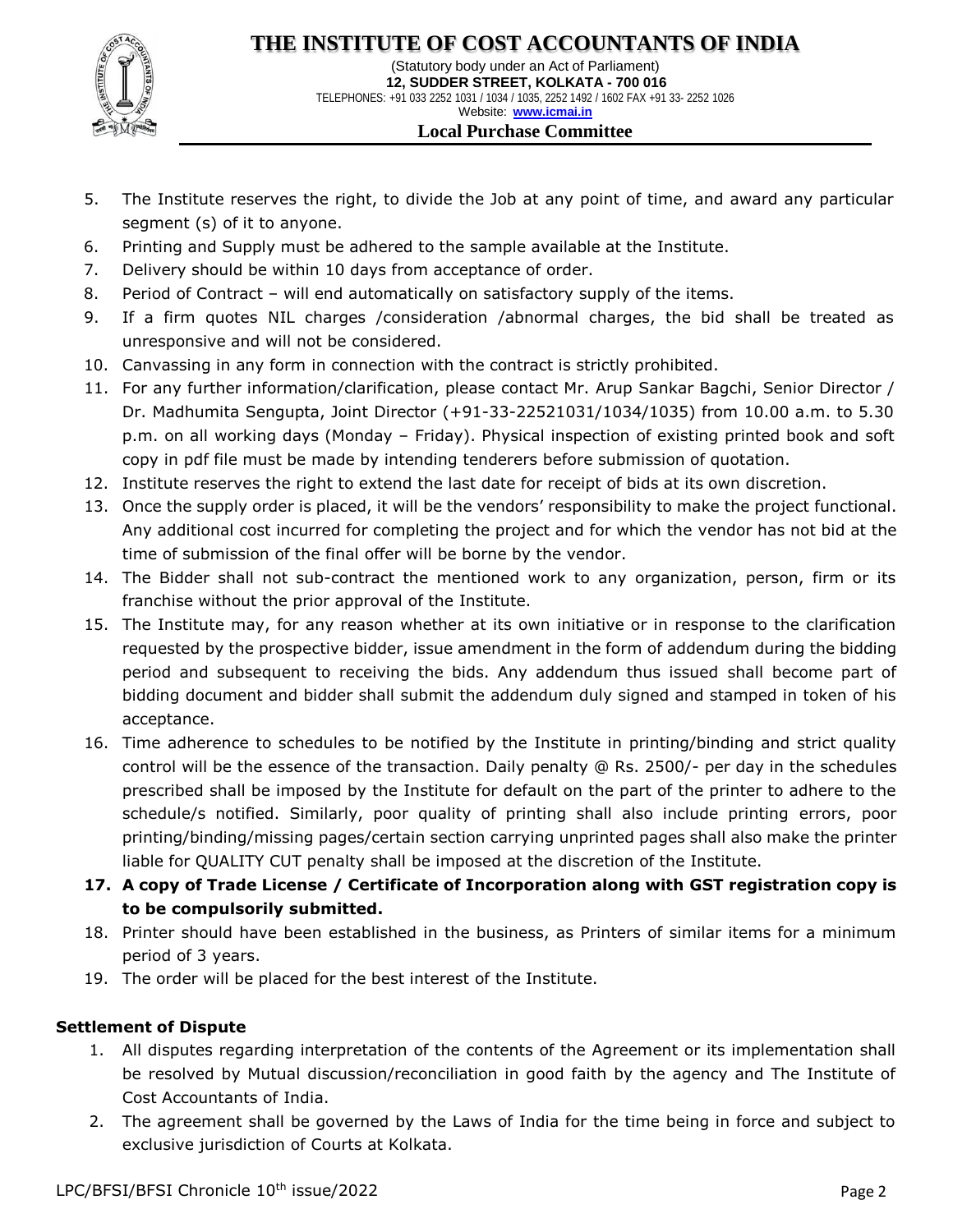

(Statutory body under an Act of Parliament) **12, SUDDER STREET, KOLKATA - 700 016** TELEPHONES: +91 033 2252 1031 / 1034 / 1035, 2252 1492 / 1602 FAX +91 33- 2252 1026 Website: **[www.icmai.in](http://www.icmai.in/) Local Purchase Committee**

#### **Quoting of rates**

- 1. The rate quoted should include all designing, typesetting, paper, printing, packing, labour, transportation, loading, unloading, supply, applicable taxes etc. No other additional payments would be made.
- 2. The rate quoted will be final. No enhancement of rates will be allowed for any reasons viz. Nonavailability of materials, hike in prices, increase in labour charges etc. during the period of the contract.
- 3. Taxes as applicable should be included in the price, failing which the ICAI shall have no liability to pay these charges, and the liability shall be that of the tenderer.
- **4. L1 will be evaluated on the basis of amount quoted against "Price per Book" in the darkened box of Annexure 1.**

#### **Minimum QUANTITY OF CONTRACT**

The quantity mentioned is tentative. The quantity may be increased and/or decreased by 10-20% by the competent authority, and the Institute reserve itself the right to increase or decrease the quantity to be procured.

#### **Place of Delivery:**

BFSI Department The Institute of Cost Accountants of India 12, Sudder Street, Kolkata – 700 016.

#### **Payments**

- **a.** No advance payment will be made. Payment will be made after completion of satisfactory supply and submission of invoice / bill in hard copy.
- **b.** The payment will be made in electronic mode only within 30 days of submission of bills.
- **c.** Payment will be made on actual consumption basis.

#### **Submission of Bids**

The quotations STRICTLY AS PER PRESCRIBED FORMAT (Annexure 1) have to be submitted in the **LPC Tender Box** kept at the ground floor of the Institute. Address: **Local Purchase Committee**, Institute of Cost Accountants of India, CMA Bhawan, 12, Sudder Street, Kolkata – 700 016 in Sealed Envelope, superscribed **"Tender for printing and supply of BFSI Chronicle 10th Issue (2nd Annual Issue)- (Bid Reference – LPC/BFSI/Chronicle/2022)** on or before 3:00pm, 30th June, 2022.

> **CONVENER LOCAL PURCHASE COMMITTEE**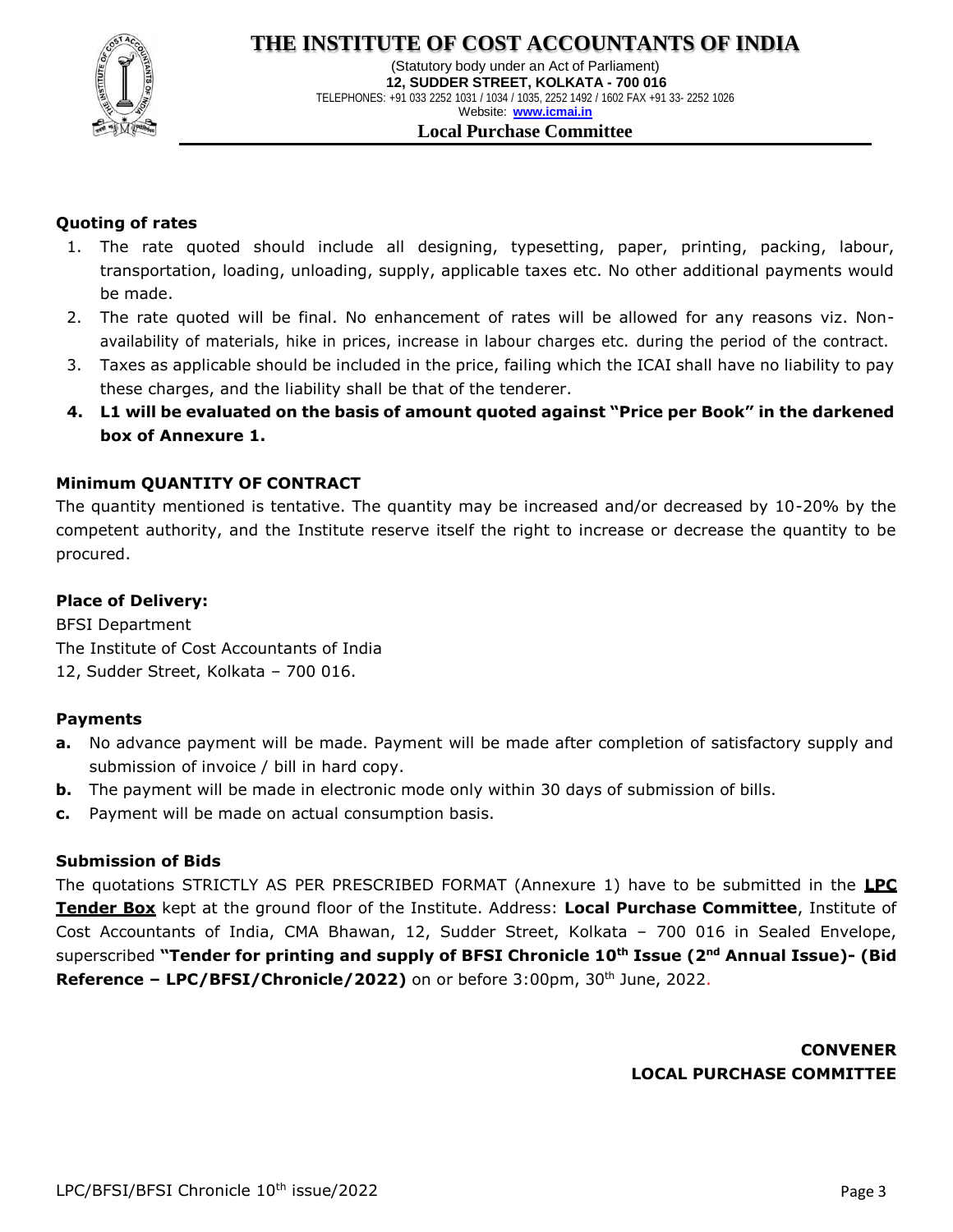

# **THE INSTITUTE OF COST ACCOUNTANTS OF INDIA**

(Statutory body under an Act of Parliament) **12, SUDDER STREET, KOLKATA - 700 016** TELEPHONES: +91 033 2252 1031 / 1034 / 1035, 2252 1492 / 1602 FAX +91 33- 2252 1026 Website: **[www.icmai.in](http://www.icmai.in/) Local Purchase Committee**

**ANNEXURE 1**

**(Page 1)**

#### **Format of bid**

| SI. No. | <b>Details Requested</b>                                              | <b>Provide Details</b>  |
|---------|-----------------------------------------------------------------------|-------------------------|
| 1.      | Name of the Company/ Vendor                                           |                         |
| 2.      | Contact person & Mobile number                                        | Name:<br>Mobile Number: |
| 3.      | Full address of the Registered office<br>With Email Address           |                         |
| 4.      | RTGS Bank Account Details<br>(attach separate Sheet if required)      |                         |
| 5.      | Certificate of Incorporation / Trade<br>License (copy to be enclosed) |                         |
| 6.      | Details of GSTN                                                       |                         |
| 7.      | PAN of the Proprietor / Firm                                          |                         |

Signature of bidder: Seal: Seal: Seal: Seal: Seal: Seal: Seal: Seal: Seal: Seal: Seal: Seal: Seal: Seal: Seal: Seal: Seal: Seal: Seal: Seal: Seal: Seal: Seal: Seal: Seal: Seal: Seal: Seal: Seal: Seal: Seal: Seal: Seal: Sea

Date: